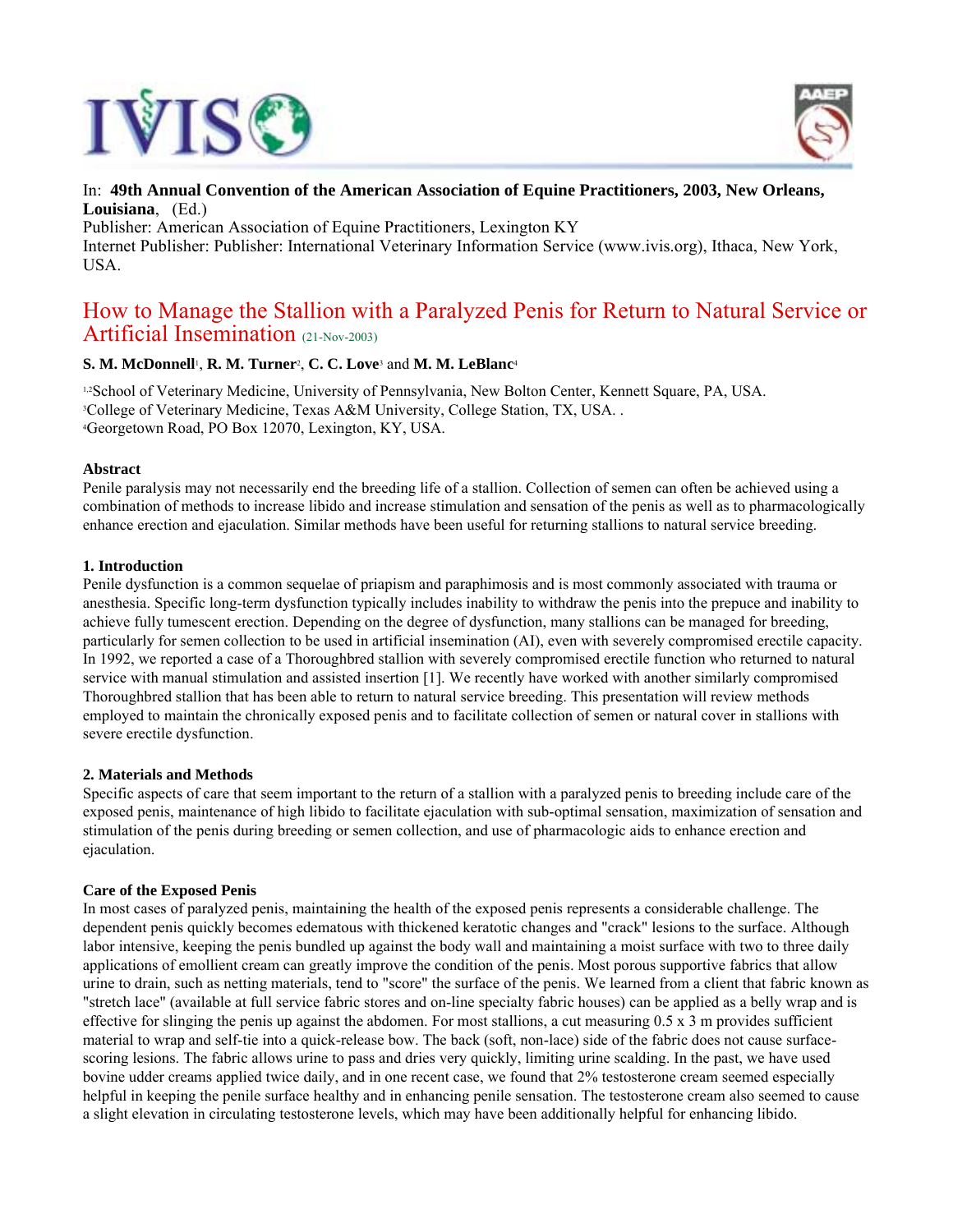### **Maintaining High Libido**

For most stallions without an erection, a high level of sexual arousal seems to facilitate ejaculation. To enhance libido, we recommend housing with mares and away from other stallions and ample teasing with judicious handling, which encourages strong stallion-like behavior. If needed, we currently recommend the simple gonadotropin-releasing hormone (GnRH) decapeptide (50 µg, SC, q 2 h and again 1 h before breeding) [2]. This typically results in a doubling of circulating testosterone levels at the time of breeding, which seems to improve arousal and sensation of the penis in at least one-half of treated stallions. If necessary, testosterone can also be used at low levels to boost sexual arousal (80 mg aqueous, SC, every other day) without adversely affecting spermatogenesis [2].

#### **Increasing Sensation of the Penis**

In stallions without an erection and with compromised penile sensation, we have found that hot, wet compresses or moist heat therapy packs, applied to the base of the penis, are most useful for stimulating a thrusting motion adequate for ejaculation. Similar stimulation of the glans penis may or may not be useful, depending on the apparent remaining distal sensation.

### **Enhancing Erection and Ejaculation**

We recommend imipramine hydrochloride (1 mg/lb, orally, 2 h before breeding) for enhancing erection and ejaculation before semen collection or natural service in the stallion [2].

### **Pharmacologic Induction of Ejaculation**

For stallions breeding by AI, or to evaluate semen in stallions breeding by natural cover, pharmacologically induced excopula ejaculation can be useful for collection of semen. Currently, we recommend using our most successful regimen: imipramine hydrochloride (1 mg/lb, orally) 2 h before xylazine (0.25 mg/lb, IV). Alternative methods include detomidine and prostaglandin F2α [3].

### **3. Results and Discussion**

Of approximately 30 cases, we estimate that 80% of the stallions for both referral and consult cases have successfully continued breeding by AI. Additionally, we have worked with two severely affected Thoroughbred stallions and both were able to ejaculate with manual stimulation and manual insertion that met the Jockey Club's definition of natural cover. It is our impression that it often takes considerably more effort to get a stallion with a paralyzed penis to ejaculate the first time, than after he has once succeeded. Just as with some novice breeding stallions, it seems that once a stallion "learns" that he can achieve ejaculation with assistance, he settles into a pattern of success with seemingly less effort. Therefore, we are encouraged to work diligently to get everything right and make maximum effort initially. We expect that once the horse has a few successes the intense level of arousal and effort may no longer be required. This has been our impression whether for natural cover or for semen collection.

# **References**

1. Love CC, McDonnell SM, Kenney RM. Manually assisted ejaculation in a stallion with erectile dysfunction subsequent to paraphimosis. J Am Vet Med Assoc 1992; 200:1357-1359.

2. McDonnell SM. Stallion sexual behavior. In: Samper J, ed. Equine breeding management and artificial insemination. Philadelphia: WB Saunders Co 1999; 53-66.

3. McDonnell SM. Oral imipramine and intravenous xylazine for pharmacologically induced ex copula ejaculation in stallions. Anim Reprod Sci 2001; 68:153-159.

All rights reserved. This document is available on-line at www.ivis.org. Document No. P0642.1103. This manuscript is reproduced in the IVIS website with the permission of the AAEP www.aaep.org